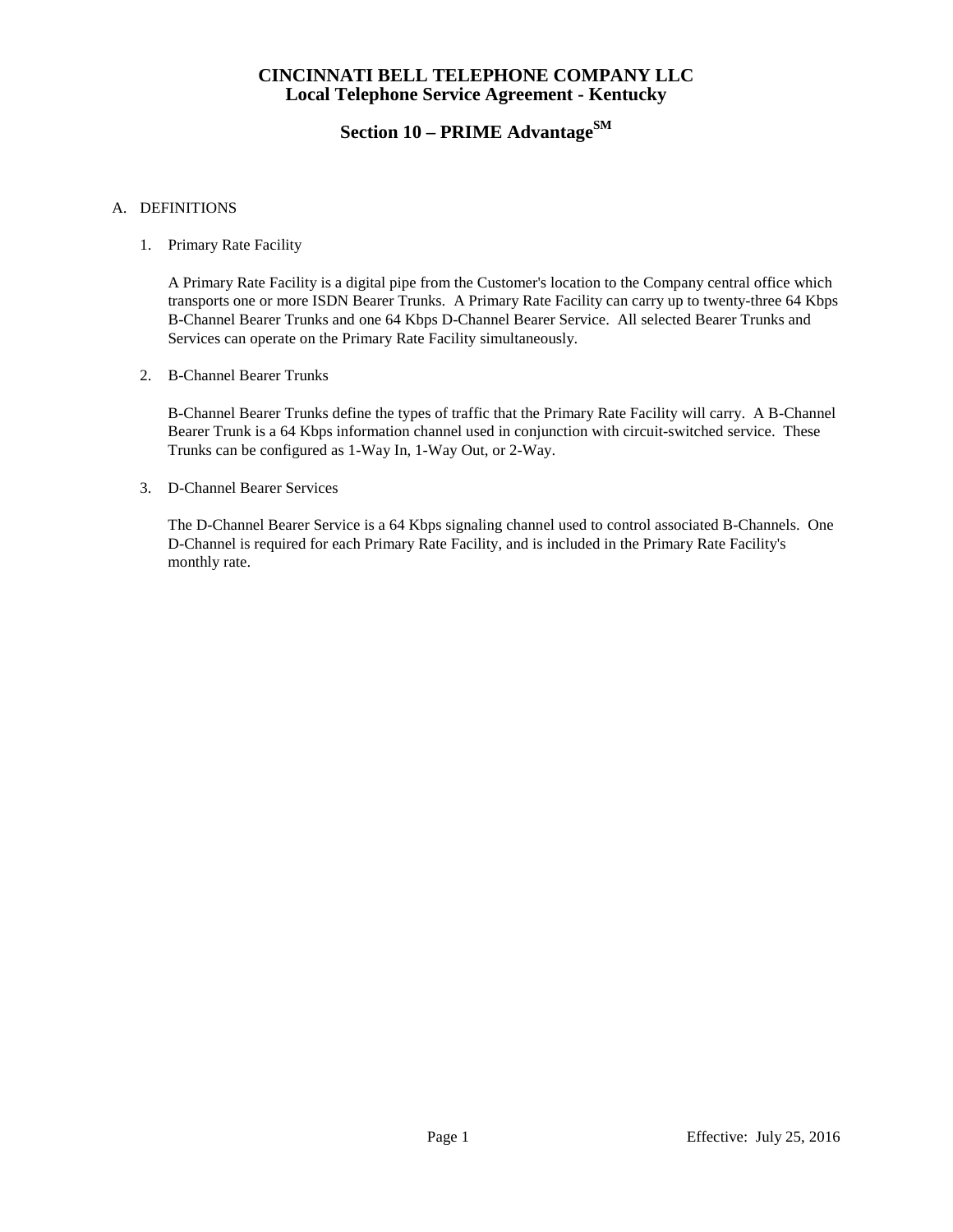# **Section 10 – PRIME Advantage**SM

#### B. TERMS AND CONDITIONS

PRIME Advantage<sup>sm</sup> is an ISDN local exchange service that provides a Customer with the ability to transmit and receive multiple voice and data circuit switched calls simultaneously over a single Primary Rate Facility.

PRIME Advantage<sup>sm</sup> consists of a Primary Rate Facility and B-Channel Bearer Trunks and D-Channel Bearer Services. The Primary Rate Facility and the ISDN Bearer Trunks are not offered separately. Up to twentythree B-Channel Bearer Trunks and one D-Channel Bearer Service may be provisioned on each access line. In addition, optional features may be purchased as specified in part D. following.

Three types of B-Channel Bearer Trunk Channels are available, as follows:

Standard channels which provide the same features as analog trunk lines found in Section 4 of this Agreement.

DID channels which provide direct inward dialing service.

Two Way DID channels which provide capability for two way standard service and direct inward dialing service.

Trunk channels may be purchased with either flat or measured rate service. The measured rate service regulations listed in Section 4 of this Agreement apply to PRIME Advantage<sup>sm</sup> measured service trunks and channels. With measured service, the Customer will be billed for local usage determined by the number, distance, duration, and time-of-day of originated calls. Mixing measured and flat rate service on the same continuous property is prohibited except where the two services are used for separate purposes and are not used to supplement each other.

All Bearer Trunk Channels use MF or DTMF signaling.

The Customer must provide customer premises equipment that meets the technical requirements of the serving central office. The Customer is responsible for providing power to all customer premises equipment (CPE) attached to the Primary Rate Facility.

The Customer is responsible for any long distance service charges, special access mileage charges, and/or internet charges associated with the use of PRIME Advantage.  $\tilde{S}^M$  When a Customer transfers a call, the Customer is responsible for any toll charges associated with the Customer originated leg(s) of the call.

An End User Common Line Charge (EUCL) based on a maximum of 5 multi-line nonresidence subscriber EUCLs applies to each Primary Rate facility.

One 911 charge is applied to each outgoing and 2-way B-Channel Bearer Trunk (per channel).

PRIME Advantage<sup>sm</sup> is offered only as nonresidential service.

The minimum service period for PRIME Advantage<sup>sm</sup> is twelve months.

Temporary suspension of service is not available with PRIME Advantage<sup>sm</sup>.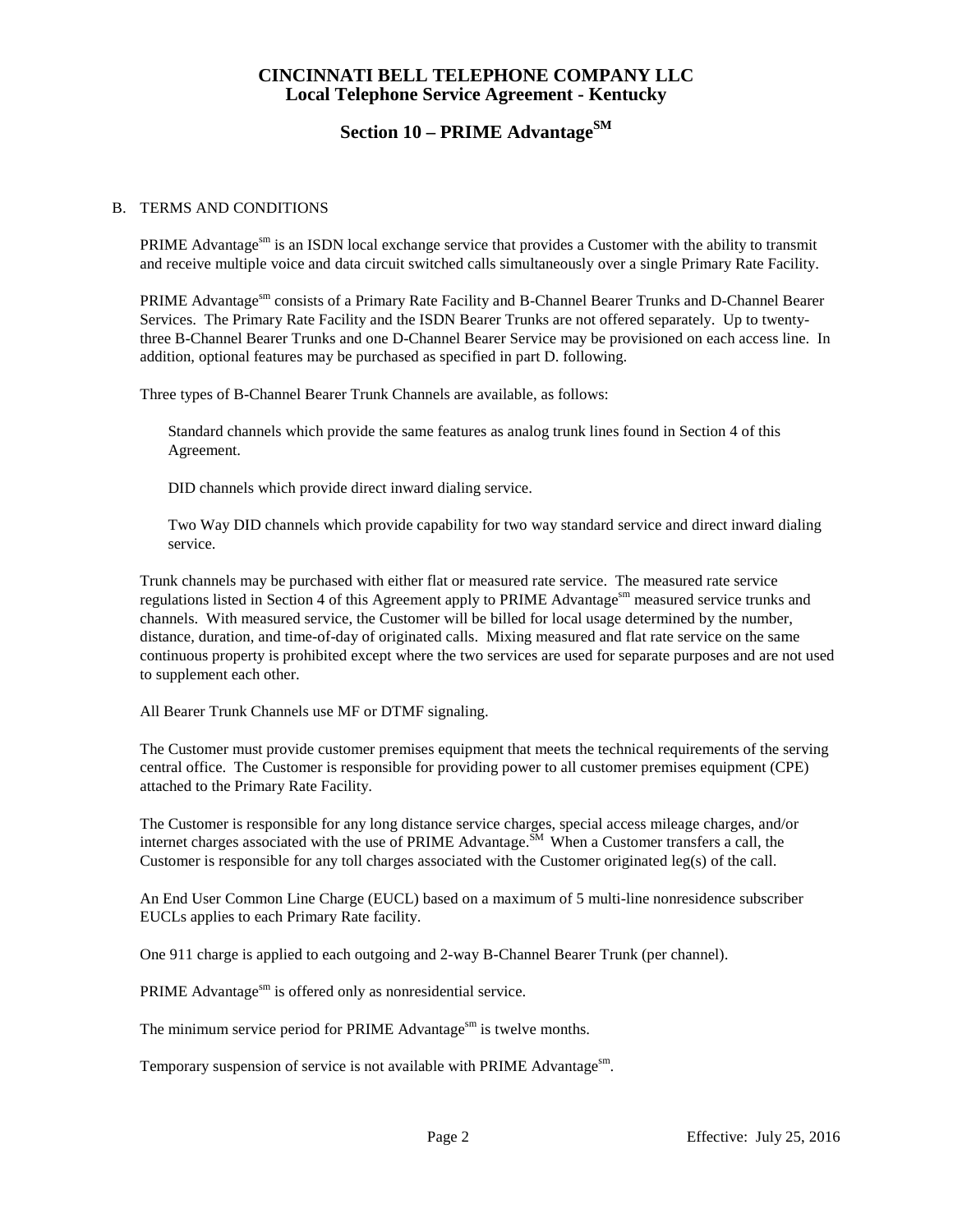# **Section 10 – PRIME Advantage**SM

#### B. TERMS AND CONDITIONS (Continued)

PRIME Advantages is furnished subject to the availability of suitable facilities and is only served from specially equipped digital central offices. Service from some central offices may not provide all of the features and functionality described in this Agreement.

Customers wishing to upgrade existing analog trunk service to PRIME Advantage<sup>SM</sup> will be charged the listed initial charges for the appropriate number of Primary Rate Facilities and will have to convert to the DID rate structure in this section of this Agreement. Initial charges on B-Channel Bearer Trunk Channels are waived for the existing analog trunks that are moved to the PRIME Advantage<sup>SM</sup>. Any new channels added at the time of conversion to PRIME Advantage<sup>SM</sup> will incur initial charges.

When placing an order for service(s) a Customer may request a service date that is sooner than the standard interval service date. If the Company agrees to and meets the requested expedite date, an expedite charge will apply and will be in addition to installation charges and all other nonrecurring charges.

### C. PRIME ADVANTAGE<sup>sm</sup> STANDARD FEATURES

PRIME Advantage<sup>sm</sup> will provide transport of Customer information over the 23 available B channels in the form of circuit-switched voice or data at speeds up to 64 Kbps. The basic service will include the 1.544 Mbps switched facility and the D-Channel Bearer Service. B-Channels will be ordered in addition to the Primary Rate Facility.

Dedicated B-Channel configuration - Dedicated trunk groups are the standard feature for PRIME Advantage<sup>sm</sup>. Dedicated trunk groups must be assigned to handle one specific call type (ex: DID, DOD).

D-Channel configuration - Each Basic PRI service will include a dedicated D-Channel for signaling.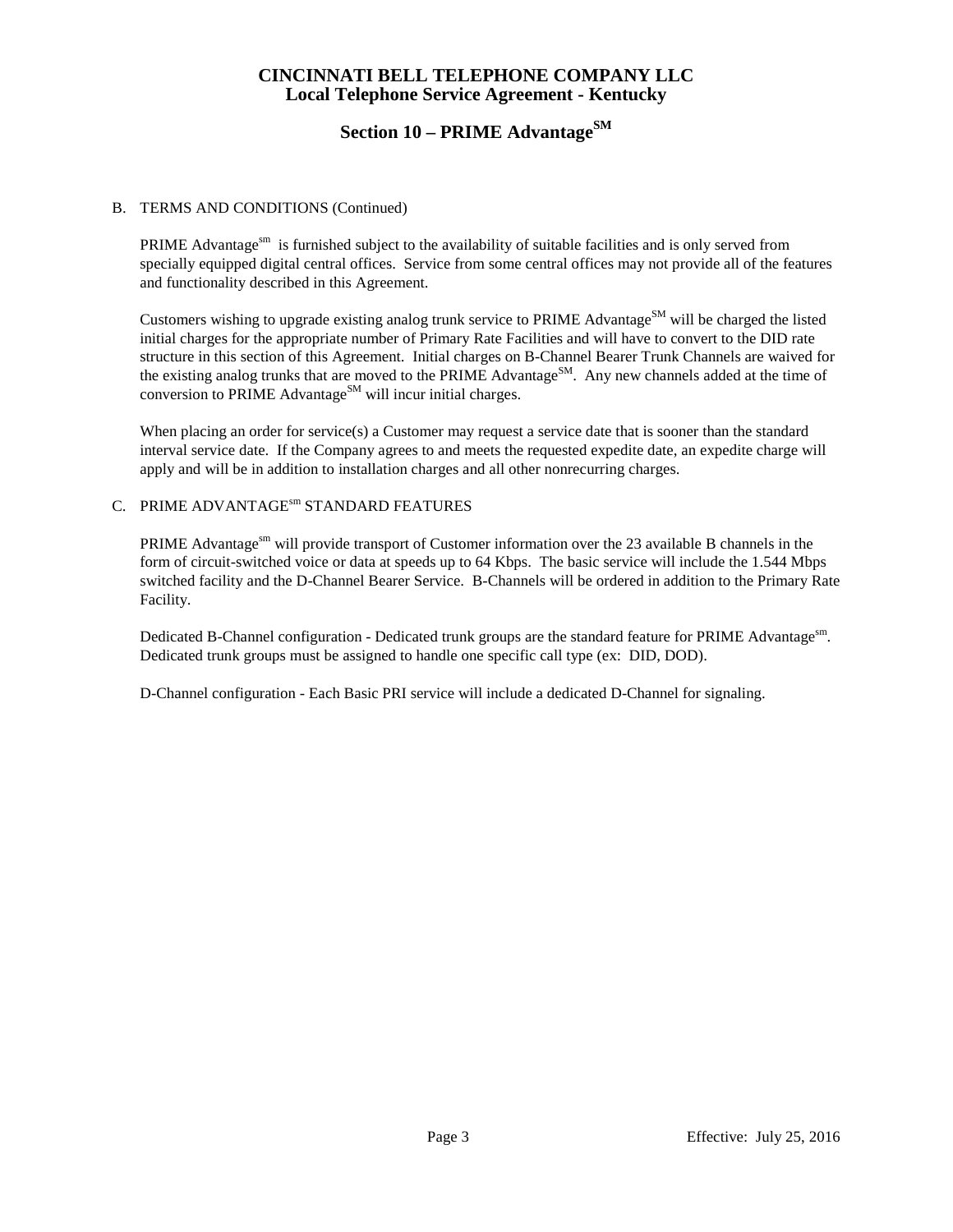# **Section 10 – PRIME Advantage**SM

#### D. PRIME ADVANTAGE<sup>sm</sup> OPTIONAL FEATURES

#### 1. Back-up D-Channel

This feature provides a minimum of three or more PRIME Advantage<sup>sm</sup> facilities terminating at the same customer premise to share one primary and one secondary (or Back-up) D-Channel. The number of PRIME Advantage<sup>sm</sup> facilities that can be shared by this feature will be based upon the availability of central office and other network facilities, and will be subject to change on a central office by central office basis.

#### 2. Call-By-Call Service Selection

This features provides the option for B-Channels to be assigned into a flexible trunk group which can support different call types based on real-time traffic needs. Call-By-Call service selection also allows primary as well as secondary long-distance carriers to be established for the entire trunk group, e.g., Alternate Routing Arrangement.

The Customer must notify the Company when call type maximums and minimums are to be changed for the call-by-call feature. This notification is required to maintain the proper provision of directory numbers and call control on the line.

3. Channel Transfer Service

This feature allows the Customer to transfer an incoming call to another line and then hang up, leaving the other two parties on a two-way call and freeing up the Customer's line for another call. The Customer will be responsible for toll charges associated with the transferred call. This feature is for digital channels only and is not intended for Integrated PRIME Advantage<sup>sm</sup> channels used to transport analog, local exchange service.

4. Direct Inward Dialing (DID)

This feature provides Direct Inward Dialing to a station. DID Termination rates will apply per B-Channels configured with this option. PRIME Advantage<sup>sm</sup> DID Number Blocks are ordered with DID Terminations on the B-Channels.

5. Individual Calling Line Identification (ICLID)

This feature provides Customer access to the calling party's number. Feature operation is dependent on customer premise equipment and technology in use at the calling party's serving office. This feature is similar to the Caller ID feature available on access lines.